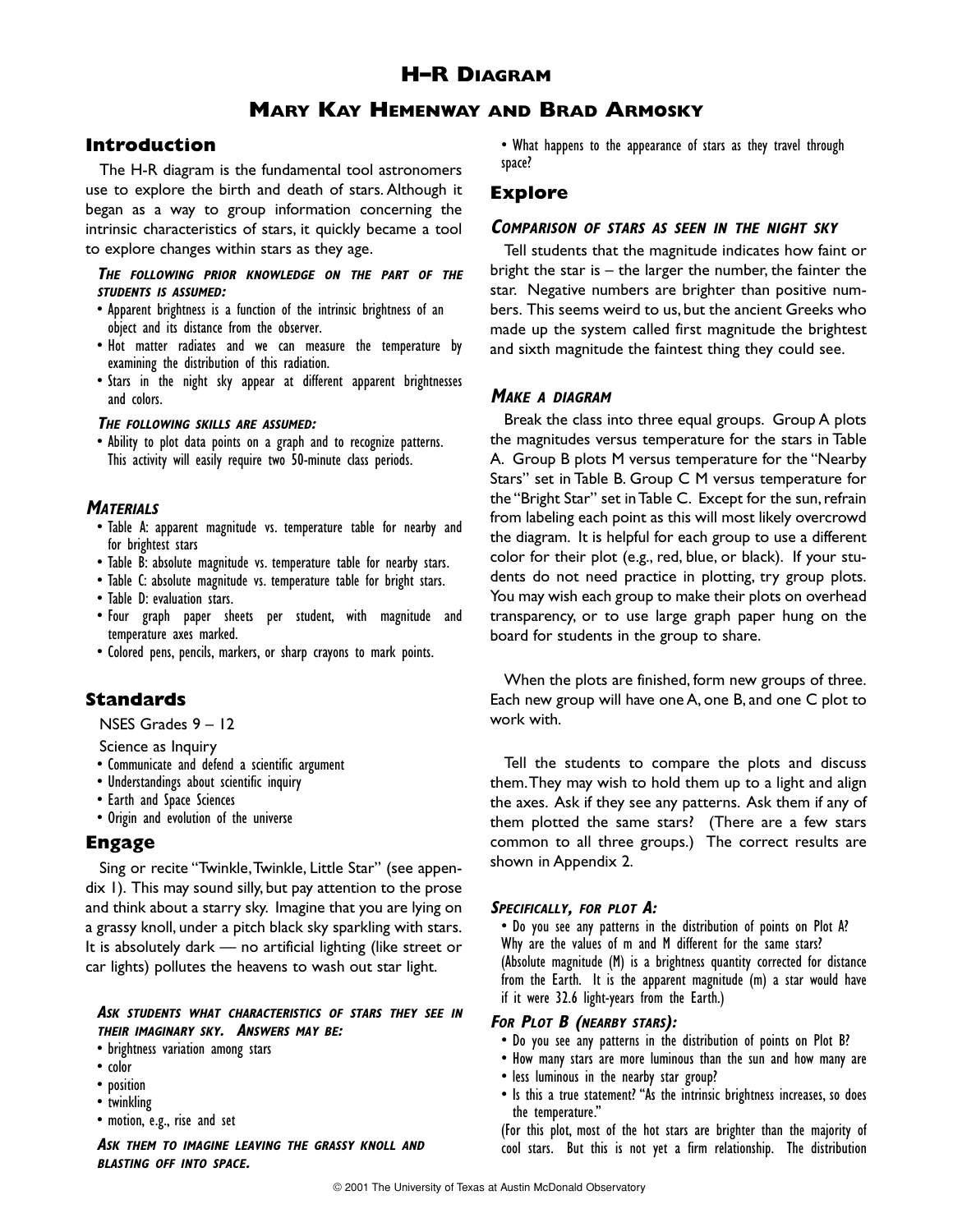varies too much across temperature and brightness.)

### **FOR PLOT C (THE BRIGHTEST STARS):**

• Do you see any patterns in the distribution of points on Plot C?

Ignoring Plot A (since there is not enough meaningful information there with which to compare stars), combine Plot B and Plot C. Combining separate overhead transparencies is useful at this point.

• What patterns and features in the whole distribution do you see?

(The major feature is a long curve stretching from hot bright stars to cool faint stars. This is called the main sequence. Most of the stars are part of this feature. The hot stars lie at the top, bright end of the main sequence, while the cool stars are at the faint end. A few stars clump in a region indicating that they are bright yet cool.)

What conclusions can you draw from your analysis of this new combined distribution of nearest and brightest stars? For instance:

- Which stars do you think are most common in the night sky?
- Which stars do you think are most common in the solar neighborhood?
- Write a paragraph describing what you have discovered about stars.

# **Explain**

## **BRIGHTNESS AND MAGNITUDE**

Astronomers quantify the brightness of stars using a scale of magnitudes. The brightnesses of stars span a vast range of values. Our eyes and brain cope with this range by scaling our perception of light logarithmically. Astronomers do the same with the magnitude scale. For instance, the faintest stars our eyes alone may see are apparent magnitude 6. A fairly bright star like Sirius is magnitude -1.4, while the sun is a blinding -26. For each single step up or down on the magnitude scale, the brightness changes by a factor of 2.512. And for every five steps, the brightness changes by a factor of one hundred (2.512  $\times$  $2.512 \times 2.512 \times 2.512 \times 2.512$ ). So for instance, two stars at the end of the Little Dipper's bowl (Kochab and Pherkab) differ in brightness by one magnitude. Kochab has a magnitude of 3, (third magnitude star) while Pherkab is a  $2<sup>nd</sup>$  magnitude star. If you go outside at night and look north,you will see that Kochab looks about twice as bright as Pherkab. This measure of brightness is called a star's apparent magnitude because this magnitude depends on the distance between the star and the observer. If the observer moved closer to the star, the apparent magnitude would decrease, because the star appears brighter.

A more useful measure of a star's brightness is its intrinsic magnitude. Astronomers call this absolute magnitude. It is the magnitude of the star as if observed from an arbitrary fixed distance. Astronomers have chosen 32.6 lightyears for this arbitrary distance. The absolute magnitude of the star is useful because it represents one fundamental property of the star  $-$  it's total energy output or luminosity. Tell the students to label the columns on the tables

#### A, B, and C apparent and/or absolute magnitude.

## **THE H-R DIAGRAM**

Looking up into the night sky,you see thousands of stars at varying distances from Earth. The luminosity and temperature of each star varies as well. These are the reasons behind the wide range of apparent magnitudes of stars. Imagine being able to magically pull or push each star (including the sun) to a fixed distance from Earth. Your view of the night sky would change dramatically as you would easily see a pattern. The blue stars (hottest) would appear much brighter than most of the yellow, orange, and red (progressively cooler) stars on the main sequence Although a few yellow, orange, and red stars would rival the blue stars in brightness, they do not fall on the main sequence. These bright yellow, orange or red stars are known as "giant" or "supergiant" stars. Knowing this, one can plot absolute magnitude against color (indicating temperature) and create your own version of the Hertzsprung-Russell diagram, commonly referred to as H-R diagram. The H-R diagram was named after its discoverers, Ejnar Hertzsprung and Henry Norris Russell, as described in a later section.

Each point on the H-R diagram represents the state of a star, characterized by the its temperature and luminosity. These are two of the fundamental stellar properties, with the third being the star's mass. As a result, they reveal a great deal about the star's physical state. This diagram is of such importance and utility that astronomers typically refer to stars as if they exist on the H-R diagram instead of in space. They are really referring to the star's temperature-luminosity state. Astronomers mainly refer to two types of H-R diagrams. In each type, the vertical axis marks some measure of luminosity,and the horizontal axis effective temperature (the photosphere temperature of the star). An observer's H-R diagram plots absolute magnitude verses spectral type, while a theorists may prefer luminosity verses effective temperature in degrees Kelvin.

## **SPECTRAL TYPES AND TEMPERATURE**

To review from "Decoding Starlight: Temperature", recall that an astronomer may refer to a star's effective temperature in terms of the star's spectral type or in degrees Kelvin (K). The effective temperature of a star has the greatest influence over the appearance of its spectrum and the star's color. From hottest to coolest, the stellar spectral types are **O**, **B**, **A**, **F**, **G**, **K**, and **M**. Numbers 0 through 9 (hottest to coolest) divide each stellar type into finer temperature bins. For example, an **A**2 star is a little hotter than an **A**7 star. The hottest stars are type **O**. With effective temperatures exceeding 25,000 degrees K, they appear blue-white. Our sun, a yellow star, is a cooler **G**2 type star with an effective temperature of 5770 K. Red **M** type stars are the coolest at about 3000 K.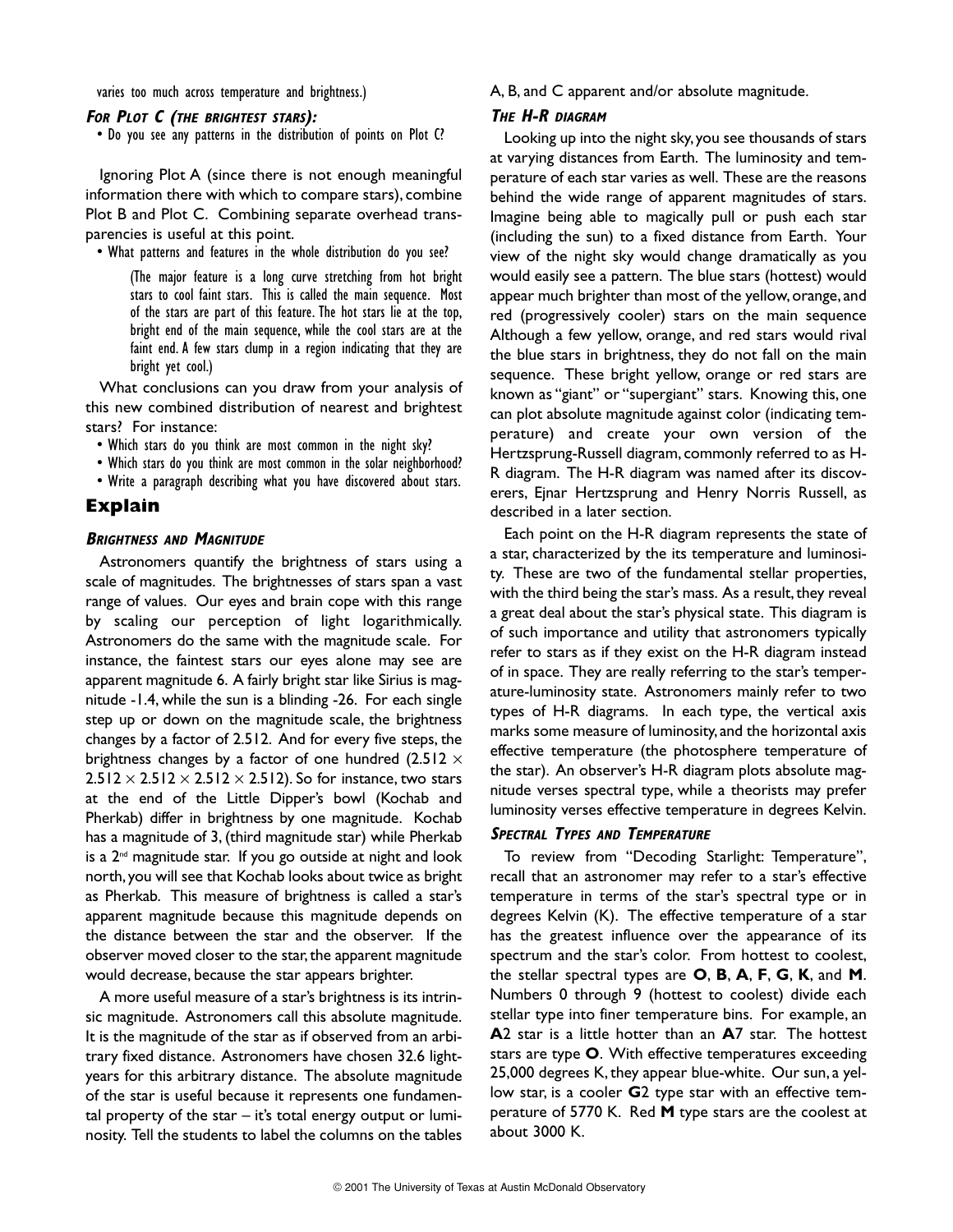| Color                           | white             | white-blue       | blue            | yellow      | yellow          | orange-red      | red             |
|---------------------------------|-------------------|------------------|-----------------|-------------|-----------------|-----------------|-----------------|
| <b>Temperature</b><br>(K) range | $50,000 - 28,000$ | $28,000 - 9,900$ | $9,900 - 7,400$ | 7,400-6,000 | $6,000 - 4,900$ | $4,900 - 3,500$ | $3,500 - 2,000$ |
| Spectral type                   | Ο                 | в                | A               | F           | G               | ĸ               | M               |

## **LUMINOSITY**

The luminosity of a star (L) is related to the fourth power of its effective temperature  $(T^4)$  and surface area  $(A\pi R^2)$ . It is a measure of energy radiating from the star. For instance, common household light bulbs list their luminosity at the top of the bulb in Watts (W). Typically, light bulbs radiate 60 W, while our sun radiates  $3.9 \times 10^{2}$ W. For easy comparison, astronomers refer to stellar luminosity in terms of our sun. Thus the relationship becomes: \*

$$
L_{\text{star}}/\ L_{\text{sun}} = {R_{\text{star}}}^2/\ R_{\text{sun}}^2 \times {T_{\text{star}}}^4/\ {T_{\text{sun}}}^4
$$

\* The Stefan-Boltzmann equation is  $\text{L=4}\pi \text{R}^2 \sigma \text{T}^4$ . The star's radius is R and  $4\pi$ R $^2$  is the surface area of the star in square meters. The star's photosphere temperature is T and  $\sigma\textsf{T}^4$  is the flow of energy in watts radiating from the star per square meter, where σ = 5.67  $\times$  10  $^{\circ}$  W / (m $^2$ T $^{\circ}$ )

# **FEATURES OF THE H–R DIAGRAM**

The most prominent feature of the H–R diagram is the long curve called the main sequence. It is densely crowed with points and stretches from the most luminous and hottest O stars down to the coolest and faintest M stars. In addition to their spectral type stars are also grouped into luminosity classes, which range from Roman numerals I to V. Stars on the main sequence are defined as luminosity class V. The sun is a main sequence star, so its spectral type and luminosity class label is G2 V. The main sequence feature suggests that stars spend the majority of their life cycle at a stable temperature and luminosity, or as an astronomer would say "on the main sequence." Another feature is the loose cluster of points representing stars with an absolute magnitude near zero, but with effective temperatures at or below 5500 K. Compared to the main sequence, this combination of relatively low temperature and high luminosity seems odd. This indicates that these stars operate quite differently than stars on the main sequence. Considering the relationship between luminosity, effective temperature and radius, these stars must be bigger than main sequence stars. Astronomers refer to these as giant stars, and classify them in luminosity class III. For example,Aldebaran A is

a giant star with an absolute magnitude of -0.2 and effective temperature of 3500 K. Our sun has an absolute magnitude of 4.8 and effective temperature of 5770 K. Compared to our sun,Aldebaran's effective temperature is 3/5 that of our sun. But the difference in the sun and Aldebaran's absolute magnitude is 5, so Aldebaran is 100 times more luminous. What it lacks in temperature, Aldebaran makes up in size. Aldebaran's luminosity and temperature demand that its radius is 28 times larger than the sun, with a surface area 772 times bigger. So surface area (772) times the fourth power of the temperature  $\left(3/5\right)^4$  leads to Aldebaran's luminosity of 100 times more than the sun or 100 solar luminosities.

The students created an H-R diagram by plotting nearby stars and bright stars. Ask students to examine their H-R diagrams and the star lists again and think about the following questions:

Which stars "stick out" in the distribution of nearby stars? Compare and contrast the nearby stars and bright stars. Which stars do you think are giant stars? Which types of stars do you think are most common in the night sky? Which types of stars do you think are most common in our solar neighborhood?

Most of the nearby stars are in the **K** and **M** stellar type temperature range, and are relatively low luminosity stars with respect to our sun. Four stars break this trend, or are outliers of the distribution of nearby stars: the Sun, Sirius, Procyon A, and Alpha Centauri A. Sirius and Procyon are both bright and nearby stars. Sirius is the brightest star in the sky,mainly because it lies so close to us at a mere 9 light years away. Procyon is only 11 light years away, and is a **F**5 V stellar type. It is cooler than Sirius, and thus less luminous. Alpha Centauri A and the Sun could be considered "twin" stars. They are the same stellar type (**G**2 V), which means they have about the same effective temperature, luminosity, and spectral characteristics. Alpha Centauri A is also one of the nearest stars to the Sun, at 4.4 light years.

The bright stars on the other hand are either very hot and luminous, or cool and luminous. Some are on the main sequence (hot and luminous), while others are giant stars (cool and luminous).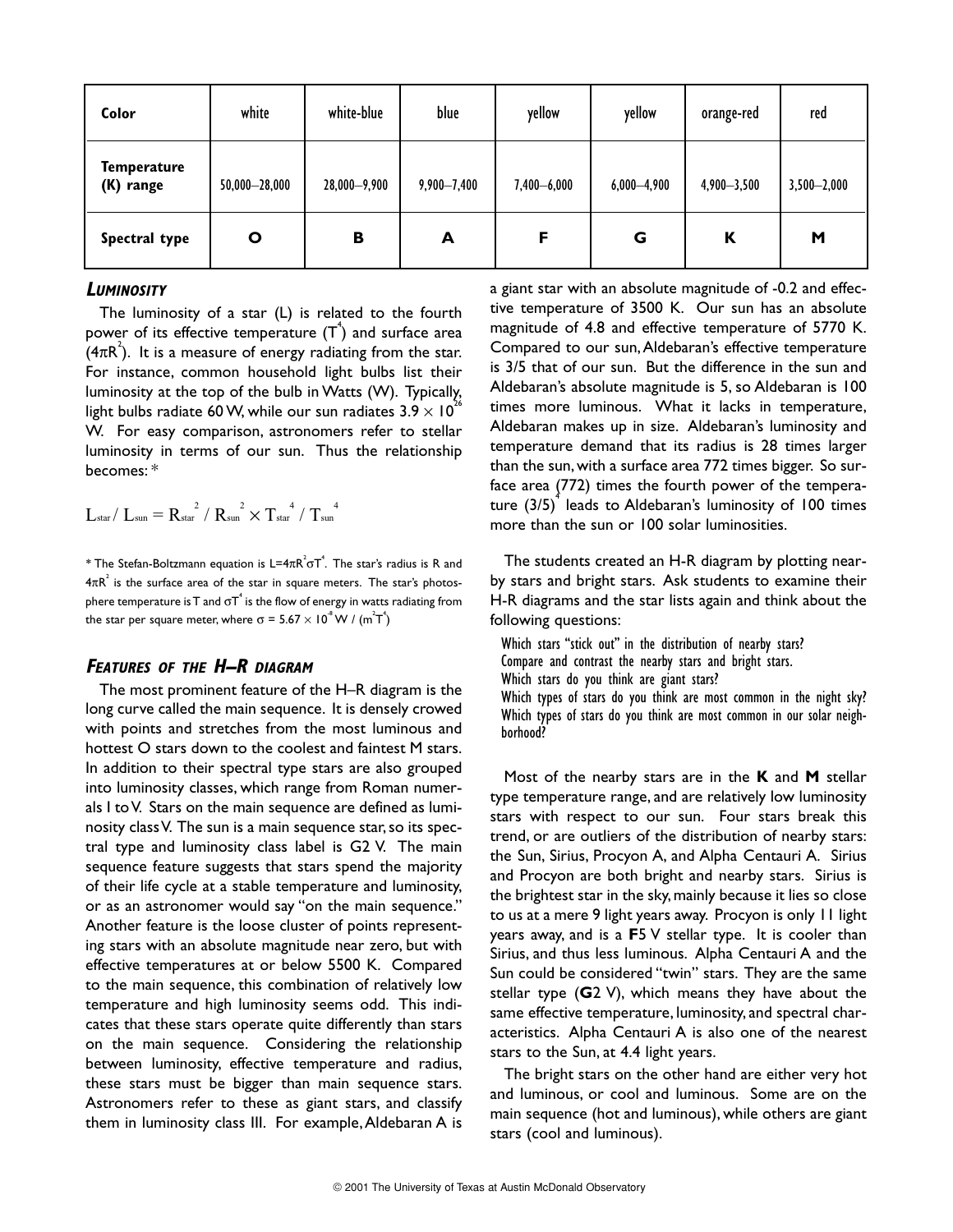# **HISTORY OF THE HERTZSPRUNG-RUSSELL DIAGRAM**

Two astronomers independently published results of comparing a star's luminosity against its temperature. A Danish astronomer, Ejnar Hertzsprung published a table in 1905 listing 27 stars of known absolute magnitude and an early spectral scheme. The data showed the major trends - the main sequence and giants. Henry Norris Russell made a similar analysis (using the Harvard spectral classification system), and published his results as a diagram in 1913. On the vertical axis, he marked the absolute magnitude and on the horizontal axis the spectral type. His plot of about 200 stars also revealed the main sequence and giants, plus one unusual hot but faint star 40 Eridani B. This unusual star would later be known as a white dwarf. Another Danish astronomer, Bengt Strömgren suggested that this handy diagram be named after Hertzsprung and Russell. Strömgren also suggested investigating star clusters, which led to further understanding stellar evolution.

# **Extend**

The H-R diagram helps astronomers visualize and understand how stars evolve. Throughout our galaxy are many clusters of stars, all the members born at about the same time. For any star cluster, its distance from Earth is far greater than its size. So an astronomer can regard each star in the cluster as the same distance from Earth, much like you can regard the citizens of a far away city as all living about the same distance from you. For example, the H-R diagram of a star cluster may show that the majority of stars lie on the main sequence, but others trace specific regions above and below the main sequence. Astronomers interpret this information as evidence that stars change over time, that is, as their internal energy source ages, their observable surface temperature and brightness change. Since all the cluster members are about the same age ("born" at the same time), some stars seem to evolve faster than others. Currently, astrophysicists and astronomers think that a star's life cycle ranges from a few millions years to billions of years.

Stars spend most of their lives in a steady state of fuel consumption, fusing hydrogen to make helium and release energy. The main sequence is the region of the H-R Diagram where stars exist in this steady state.

• How do you think the fuel consumption varies among stars of different types along the main sequence? For instance, which star consumes more fuel per second: an A star or a G star? Support your answer.

(The A star consumes more fuel per unit of time, since its effective temperature and luminosity are higher than the G star. The higher effective temperature (for stars on the main sequence) indicates greater energy output from the core of the star. Thus the fuel consumption rate must be higher.)

But when the steady diet of hydrogen fuel runs critically low, the star's internal structure and appearance dramatically change. During the star's struggle to survive it begins to use other elements as fuel sources, which increase the luminosity from the core. This in turn expands the photosphere of the star, puffing it up and changing the effective temperature. As a result, the star "leaves" the main sequence as it evolves. This phase of a star's life is called the "giant phase". In this phase, the core temperature and luminosity of the star has increased, but the effective temperature has decreased. The photosphere's bloated size gives it more area to radiate, so it cools down despite the increase in luminosity. The temperature of its core is actually hotter then when it was on the main sequence. Beyond this point, the star may continue its metamorphosis depending on its mass. Stars like our sun will blow off its outer layers while its core shrinks into a exotic, degenerate state of matter called a white dwarf. These are called planetary nebulae named after their appearance in a telescope. The central white dwarf stellar remnant appears surrounded by a bubble of rapidly expanding gas, once the outer layers and the photosphere of the star. The fate of more massive stars, greater than 8 solar masses, is far more explosive. Upon leaving the main sequence, massive stars expand into supergiants, which are brighter and bigger versions of giant stars. The star Betelgeuse in the constellation Orion is an example.

Betelgeuse has an absolute magnitude of -5.5 and an effective temperature of only 2,700 K. The sun's absolute magnitude and effective temperature are 4.85 and 5770 K. What is Betelgeuse's radius with respect to the sun?

## **SOLUTION:**

- 1. The difference in magnitudes is  $-5.5 4.85 = -10.35$  magnitudes. Ten magnitudes is a factor of  $100 \times 100$  or 10000 solar luminosities.
- 2.The ratio of effective temperatures is 2,700 / 5770 or 0.48
- 3.L /  $T^4 = R^2$ , 10000/0.05 = 200000
- 4.Betelgeuse has a radius of 447 solar radii, which is about the orbital radius of Mars.

Once the luminosity of the core can no longer resist the crushing weight of the star's surrounding layers, the star quickly collapses. The core becomes an incompressible degenerate ball of neutrons. The in-rushing stellar layers rebound off the core and explode into space as a supernova with the light of several million solar luminosities. What remains is a three solar mass core the size of a small city called a neutron star. The remainder of the star's mass expands into space to eventually form new stars, planets, and living things. Finally, super massive stars swallow themselves up into a black hole. The one factor controlling the lifetime and fate of a star is its mass.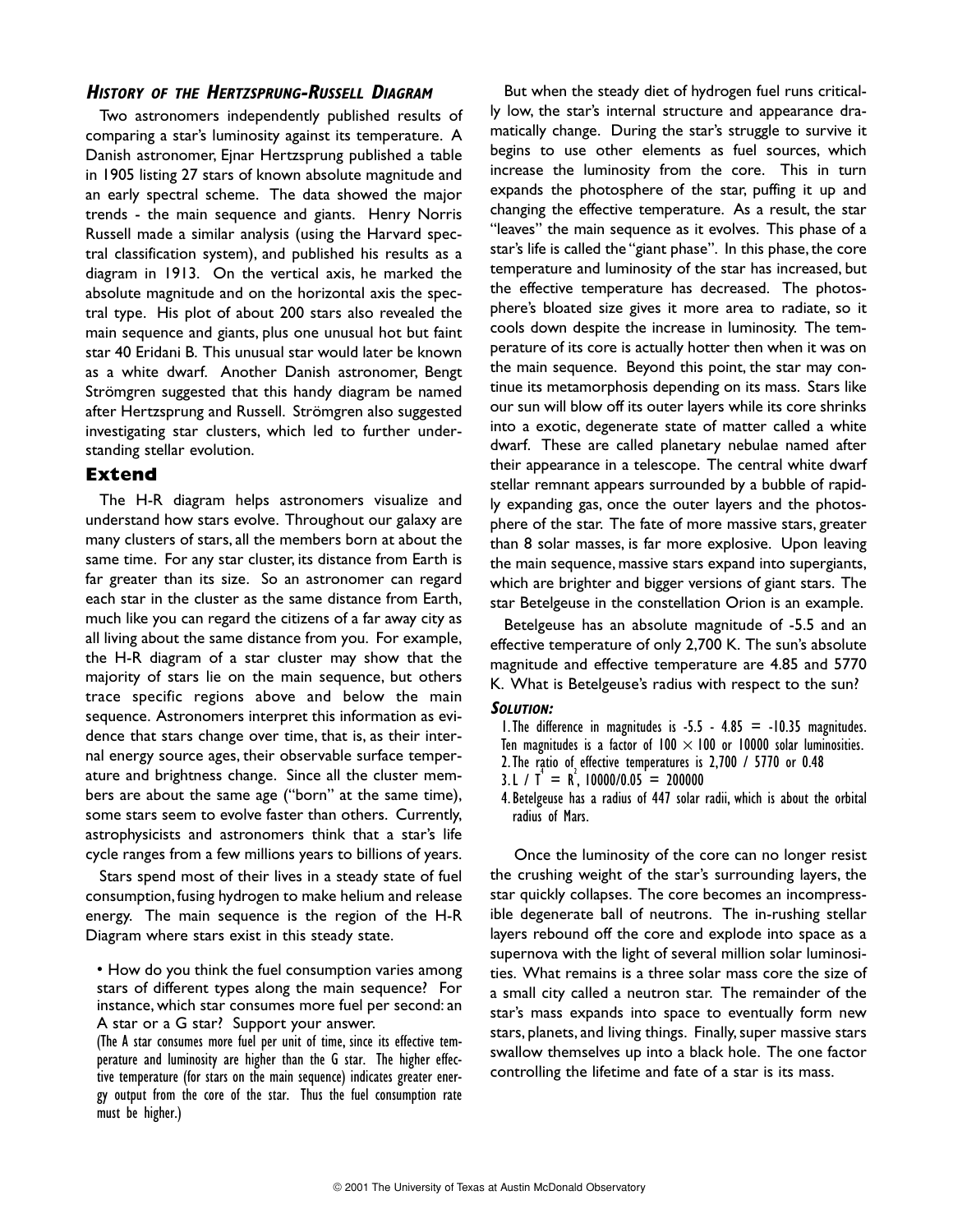# **Evaluate**

Sing or recite "Deep in the Heart of Texas"

*The stars at night Are big and bright Deep in the heart of Texas!*

A. Which types of stars are big and bright, and why?

B. How would you expect them to appear in the night sky?

Stars appear big and bright in the sky because lots of their light gets to our eyes. They can be nearby or far away. Of the 25 nearby stars listed, only Sirius and Procyon A are more luminous (have smaller absolute magnitude) than the sun. So these two stars should be "big and bright" in our sky. Sirius is the brightest star in the night-time sky. Procyon A is only one magnitude dimmer. Consider the other stars on the nearby star list. Most of their absolute magnitudes (M) are higher than the sun, so they are less luminous. Any star with an apparent magnitude (m) greater than six (assuming a crystal clear and dark sky) will be invisible to the human eye without optical aide. With that in mind, most of the stars on the nearby list are not "big and bright", but rather "small and dim". Their apparent magnitudes are also high, so most are invisible in the sky.

However, on the bright star list, nearly every star is intrinsically brighter than the sun. But most of these stars are far away, much further than the stars on the nearby star list. Nonetheless, their apparent brightness is still well below 6, most hovering around zero. These are the "big and bright" stars. Were they also nearby (like Sirius on the nearby list) their apparent magnitudes would rival Venus (-4 in the evening or morning sky). Just look at their absolute magnitudes – that's the apparent magnitude the star would have were it only 32.6 light years away. At a mere 32.6 light years distance, the star would appear on the nearby star list.

2. Ask students to classify the stars as main sequence, giant, super giant, or white dwarf. Plotting the star on the H–R diagram will help classify the star.

Note: Alioth, Merak, and Dubhe are stars in the Big Dipper asterism, part of the constellation Ursa Major. Polaris is the north star.

3. Compare the differences in m and M for each star.

A.Which stars are far away?

If (m - M) is greater than zero, the star is far away. These stars are farther than 32.6 light years. HD 224014 is a faint looking star in the constellation Cassiopeia. But it is also a supergiant with tremendous luminosity, so it

| <b>Star</b>    | m    | м      |        | H-R diagram group |
|----------------|------|--------|--------|-------------------|
| Pollux         | 1.2  | IJ     | 4,758  | Giant             |
| Alioth         | 1.8  | $-0.2$ | 9,520  | Main Sequence     |
| Merak          | 2.3  | 0.4    | 9.520  | Main Sequence     |
| <b>Dubhe</b>   | 1.8  | $-1.3$ | 4,750  | Giant             |
| <b>Polaris</b> | 2.0  | $-4.1$ | 6,400  | Supergiant        |
| HD 224014      | 4.5  | -9.5   | 5,200  | Supergiant        |
| ZZ Ceti        | 14.I | 12.3   | 10,300 | White Dwarf       |

can be seen from a great distance. This is the most distant star in the list, with  $(m - M) = 15.05$ .

B.Which are nearby?

If (m - M) is less than zero, the star is a nearby star. In this case, the star is less than 32.6 light years from our solar system. This distance may seem far, but compared to the size of our galaxy (100,000 light years in diameter) these stars are in our relative "back yard".

B. What is the distance for a star if  $m = M$ ?

If  $m = M$ , then the star must be 32.6 light-years away.

4. Where on the H-R diagram are the stars with the largest diameters? The smallest?

Luminosity is proportional to the star's radius squared times its temperature to the fourth power (L ~  $R^2T^4$ ). Consider what temperature and luminosity values would increase and maximize radius. Solving  $\mathsf{L}\sim \mathsf{R}^2\mathsf{T}^4$  for radius shows that:

$$
\frac{L}{T^4}
$$
 is proportional to R<sup>2</sup>

Since the temperature is in the denominator and raised to the fourth power, a star with low temperature may be enormous (large radius), depending on its luminosity. If the luminosity increases while the temperature decreases, the radius increases. Therefore, the largest stars on the H-R diagram are low temperature, high luminosity stars, toward the upper right corner of the diagram. Supergiant stars like Betelgeuse and Antares are good examples. They are cool stars that are also extremely luminous. They are so bloated, that our solar system up to Jupiter could fit inside these stars. At the lower left corner of the H-R diagram are the smallest stars. Stars like Sirius B and Procyon B are just the opposite of the supergiants. They are extremely hot, dense, and dim. These are white dwarf stars that are about the size of the earth, and about as massive as the sun.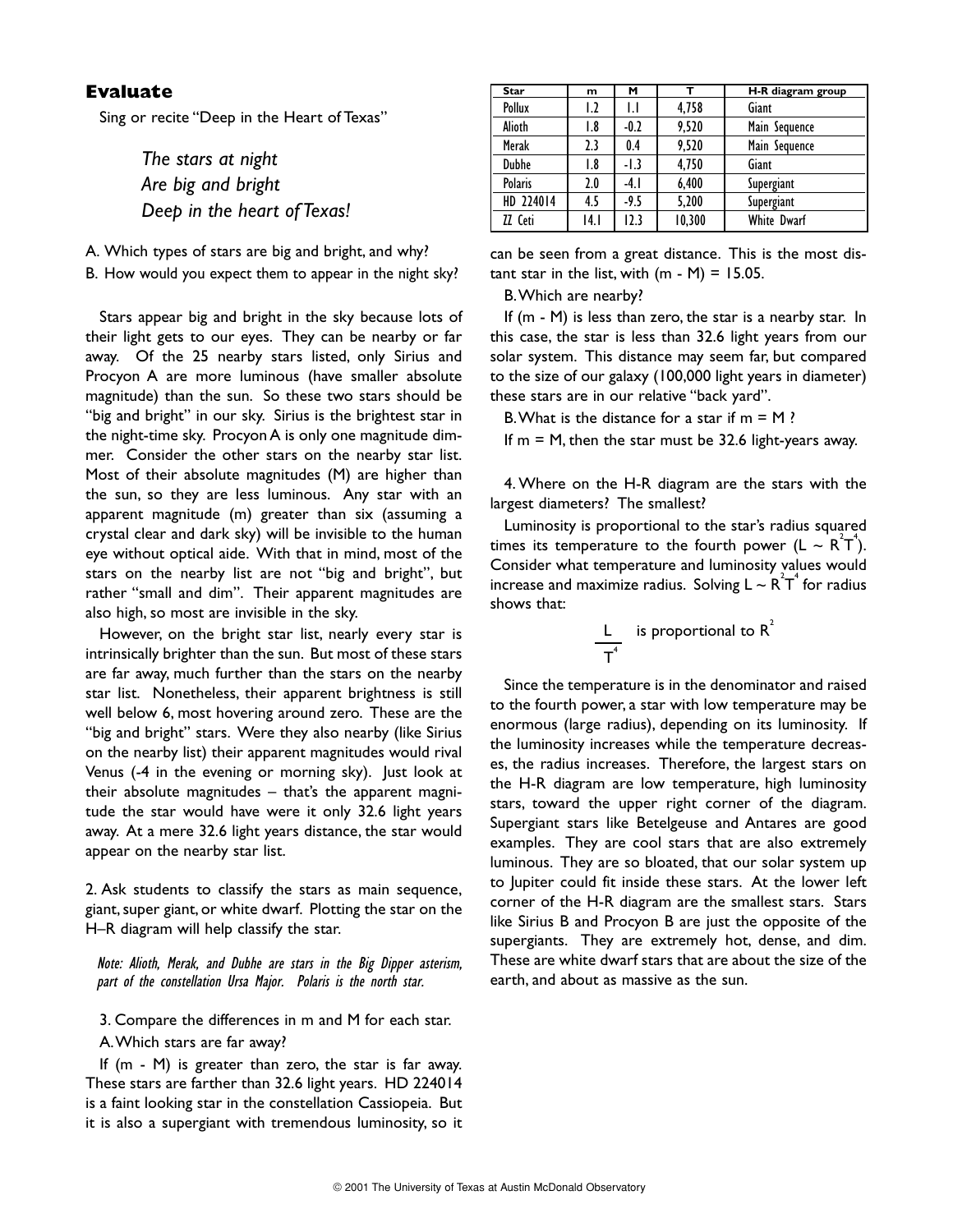# **The Star or Twinkle,Twinkle, Little Star by Jane Taylor, 1806**

Twinkle, twinkle, little star, How I wonder what you are. Up above the world so high, Like a diamond in the sky.

~

When the blazing sun is gone, When he nothing shines upon, Then you show your little light, Twinkle, twinkle, all the night.

~

Then the trav'ller in the dark, Thanks you for your tiny spark, He could not see which way to go, If you did not twinkle so.

In the dark blue sky you keep, And often thro' my curtains peep, For you never shut your eye, Till the sun is in the sky.

~

'Tis your bright and tiny spark, Lights the trav'ller in the dark: Tho' I know not what you are, Twinkle, twinkle, little star.

~

Ann Taylor 1782-1866 *Hymns for Infant Minds, Original Poems*, *Rhymes for the Nursery.* Denio & Phelps' 1st ed. Greenfield, Mass 1817.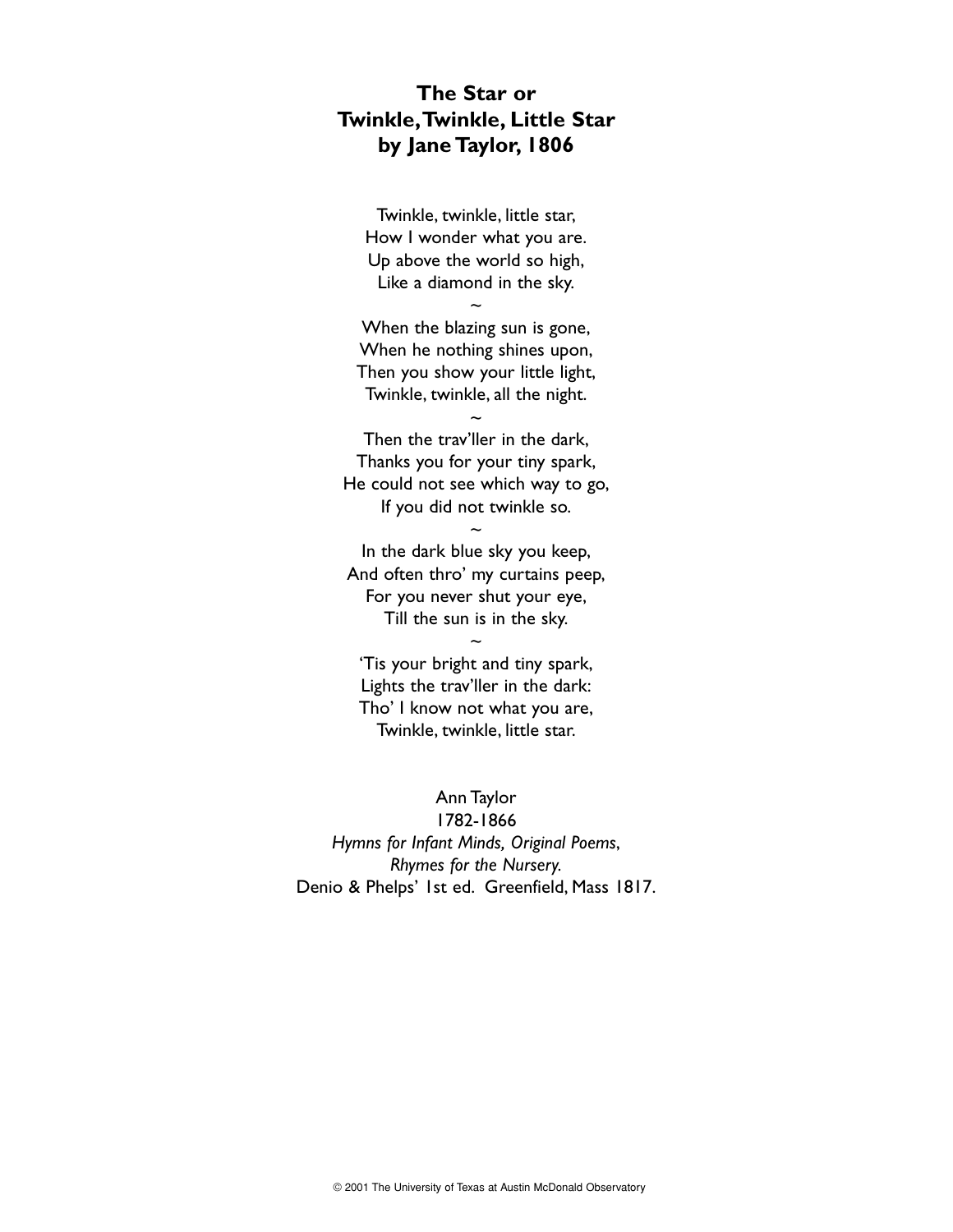| <b>Stars</b>          | m       | Ŧ                                          |  |
|-----------------------|---------|--------------------------------------------|--|
|                       |         | Effective temperature<br>in degrees Kelvin |  |
| Sun                   | $-26.8$ | 5,770                                      |  |
| $\alpha$ Centarui A   | 0.0     | 5,800                                      |  |
| $\alpha$ Centarui B   | 1.4     | 4,000                                      |  |
| Barnard's Star        | 9.5     | 2,600                                      |  |
| <b>Wolf 359</b>       | 13.5    | 2,400                                      |  |
| $BD + 36^{\circ}2147$ | 7.5     | 2,700                                      |  |
| Sirius A              | $-1.4$  | 9,500                                      |  |
| Sirius B              | 8.4     | 28,000                                     |  |
| Luyten 726-8 A        | 12.6    | 2,500                                      |  |
| Luyten 726-8 B        | 13.0    | 2,400                                      |  |
| Ross 154              | 10.4    | 2,650                                      |  |
| Procyon A             | 0.4     | 6,500                                      |  |
| Betelgeuse            | 0.5     | 2,700                                      |  |
| Canopus               | $-0.6$  | 6,400                                      |  |
| <b>Arcturus</b>       | $-0.1$  | 3,900                                      |  |
| Vega                  | 0.0     | 9,700                                      |  |
| Capella A             | 0.1     | 5,000                                      |  |
| Capella B             | 0.1     | 3,200                                      |  |
| Rigel A               | 0.2     | 11,000                                     |  |
| $\epsilon$ Indi       | 4.7     | 4,000                                      |  |
| <b>Altair</b>         | 0.8     | 7,700                                      |  |
| Aldebaran             | 0.9     | 3,500                                      |  |
| Spica                 | 1.0     | 19,500                                     |  |
| Pollux                | 1.2     | 4,100                                      |  |
| Achernar              | 0.5     | 13,500                                     |  |

# **H-R Diagram Table A**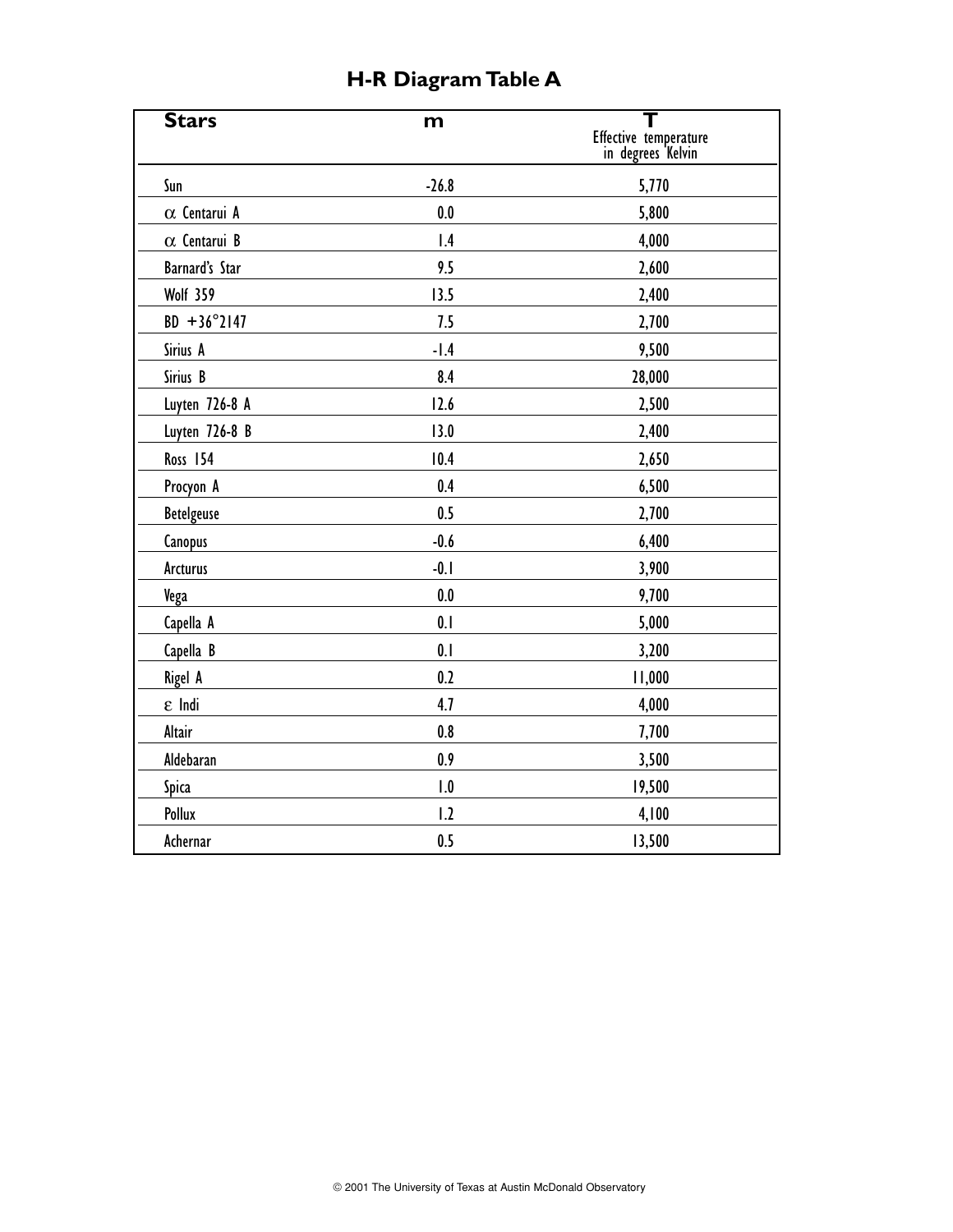| <b>Nearby Stars</b>           | m       | $\overline{\mathsf{M}}$ | т                     |
|-------------------------------|---------|-------------------------|-----------------------|
| Less than 12 light-years away |         |                         | Effective temperature |
|                               |         |                         | in degrees Kelvin     |
| Sun                           | $-26.8$ | 4.8                     | 5,770                 |
| $\alpha$ Centarui C           | 11.0    | 15.8                    | 2,600                 |
| $\alpha$ Centarui A           | 0.0     | 4.4                     | 5,800                 |
| $\alpha$ Centarui B           | 1.4     | 5.8                     | 4,000                 |
| Barnard's Star                | 9.5     | 13.2                    | 2,600                 |
| <b>Wolf 359</b>               | 13.5    | 16.8                    | 2,400                 |
| $BD + 36°2147$                | 7.5     | 10.5                    | 2,700                 |
| Luyten 726-8 A                | 12.6    | 15.4                    | 2,500                 |
| Luyten 726-8 B                | 13.0    | 15.8                    | 2,400                 |
| Sirius A                      | $-1.4$  | 1.4                     | 9,500                 |
| Sirius B                      | 8.4     | 8.4                     | 28,000                |
| Ross 154                      | 10.4    | 13.3                    | 2,650                 |
| <b>Ross 248</b>               | 12.3    | 14.7                    | 2,500                 |
| epsilon Eridani               | 3.7     | 6.1                     | 4,500                 |
| Ross 128                      | 11.1    | 13.5                    | 2,600                 |
| 61 Cygnus A                   | 5.2     | 7.5                     | 4,000                 |
| $\varepsilon$ Indi            | 4.7     | 7.0                     | 4,000                 |
| $BD + 43^{\circ}44 A$         | 8.1     | 10.3                    | 2,950                 |
| $BD + 43°44 B$                | 11.1    | 13.2                    | 2,700                 |
| Luyten 789-6A                 | 12.3    | 14.9                    | 2,500                 |
| Luyten 789-6B                 | 12.3    | 15.9                    | 2,200                 |
| Procyon A                     | 0.4     | 2.7                     | 6,500                 |
| Procyon B                     | 10.7    | 13.0                    | 7,000                 |
| $BD + 59°1915A$               | 8.9     | 11.1                    | 2,650                 |
| $BD + 59°1915B$               | 9.7     | 11.9                    | 2,600                 |

# **H-R Diagram Table B: Nearby Stars**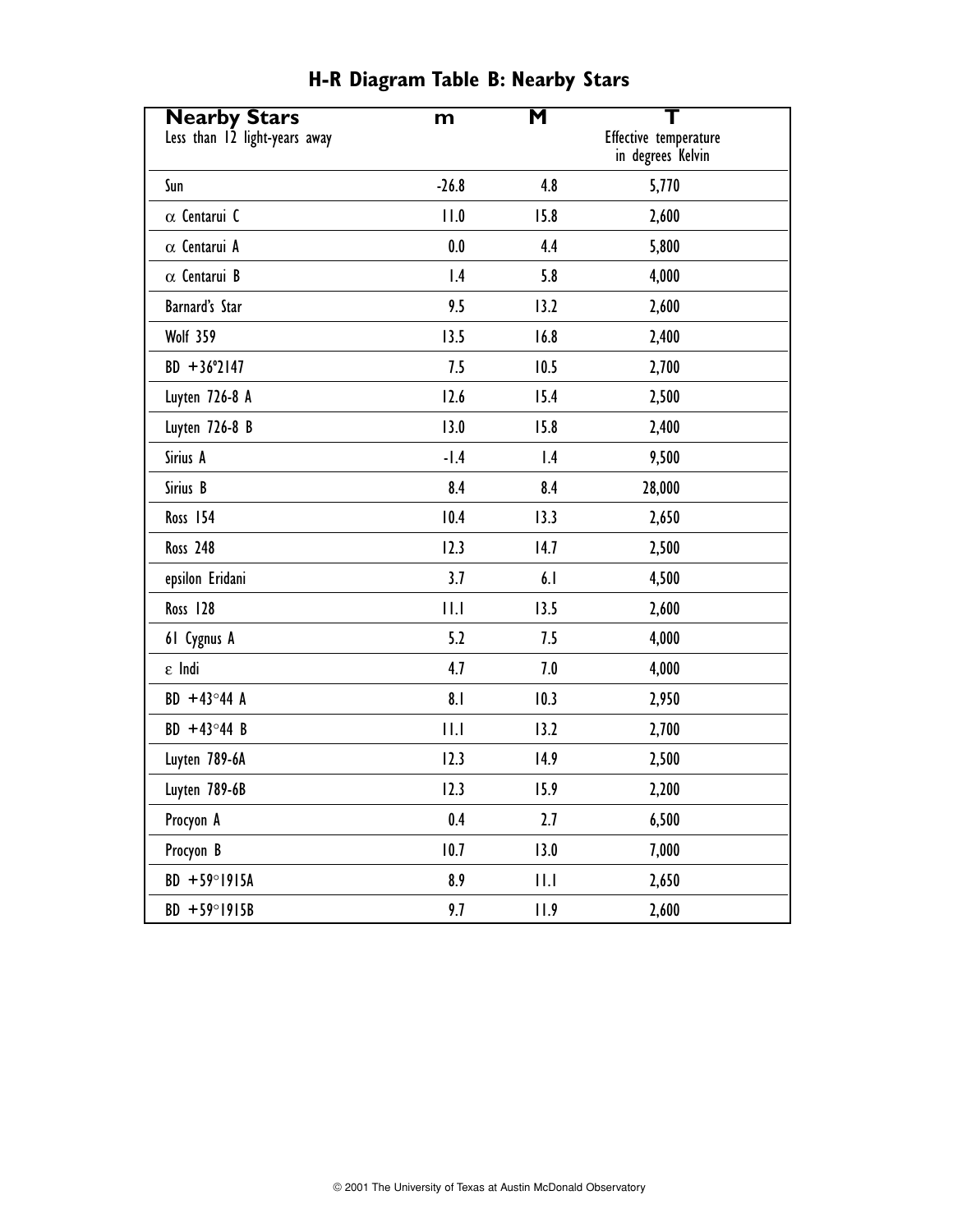| <b>Bright Stars</b> | m       | M      | T<br>Effective temperature<br>in degrees Kelvin |
|---------------------|---------|--------|-------------------------------------------------|
| Sun                 | $-26.8$ | 4.8    | 5,770                                           |
| Sirius A            | $-1.4$  | 1.4    | 9,500                                           |
| Canopus             | $-0.6$  | $-3.1$ | 6,400                                           |
| $\alpha$ Centauri A | $-0.3$  | 4.4    | 5,800                                           |
| $\alpha$ Centauri B | $-0.3$  | 5.8    | 4,000                                           |
| <b>Arcturus</b>     | $-0.1$  | $-0.3$ | 3,900                                           |
| Vega                | 0.0     | 0.5    | 9,700                                           |
| Capella A           | 0.1     | $-0.7$ | 5,000                                           |
| Capella B           | 0.1     | 9.5    | 3,200                                           |
| Rigel A             | 0.2     | $-6.8$ | 11,000                                          |
| Procyon             | 0.4     | 2.7    | 6,500                                           |
| <b>Betelgeuse</b>   | 0.5     | $-5.5$ | 2,700                                           |
| Achernar            | 0.5     | $-1.0$ | 13,500                                          |
| $\beta$ Centauri    | 0.6     | $-4.1$ | 20,000                                          |
| Altair              | 0.8     | 2.2    | 7,700                                           |
| $\alpha$ Crusis A   | 0.9     | $-4.0$ | 19,500                                          |
| $\alpha$ Crusis B   | 0.9     | $-3.5$ | 16,500                                          |
| Aldebaran           | 0.9     | $-0.2$ | 3,500                                           |
| Spica               | 1.0     | $-3.6$ | 19,500                                          |
| Antares             | 1.0     | $-4.5$ | 2,700                                           |
| Pollux              | 1.2     | 0.8    | 4,100                                           |
| Fomalhaut           | 1.2     | 1.6    | 8,720                                           |
| Deneb               | 1.3     | $-7.5$ | 9,080                                           |
| $\beta$ Crusis      | 1.3     | $-4.0$ | 29,000                                          |
| Regulus             | 1.4     | $-0.6$ | 13,000                                          |

# **H-R Diagram Table C: Bright Stars**